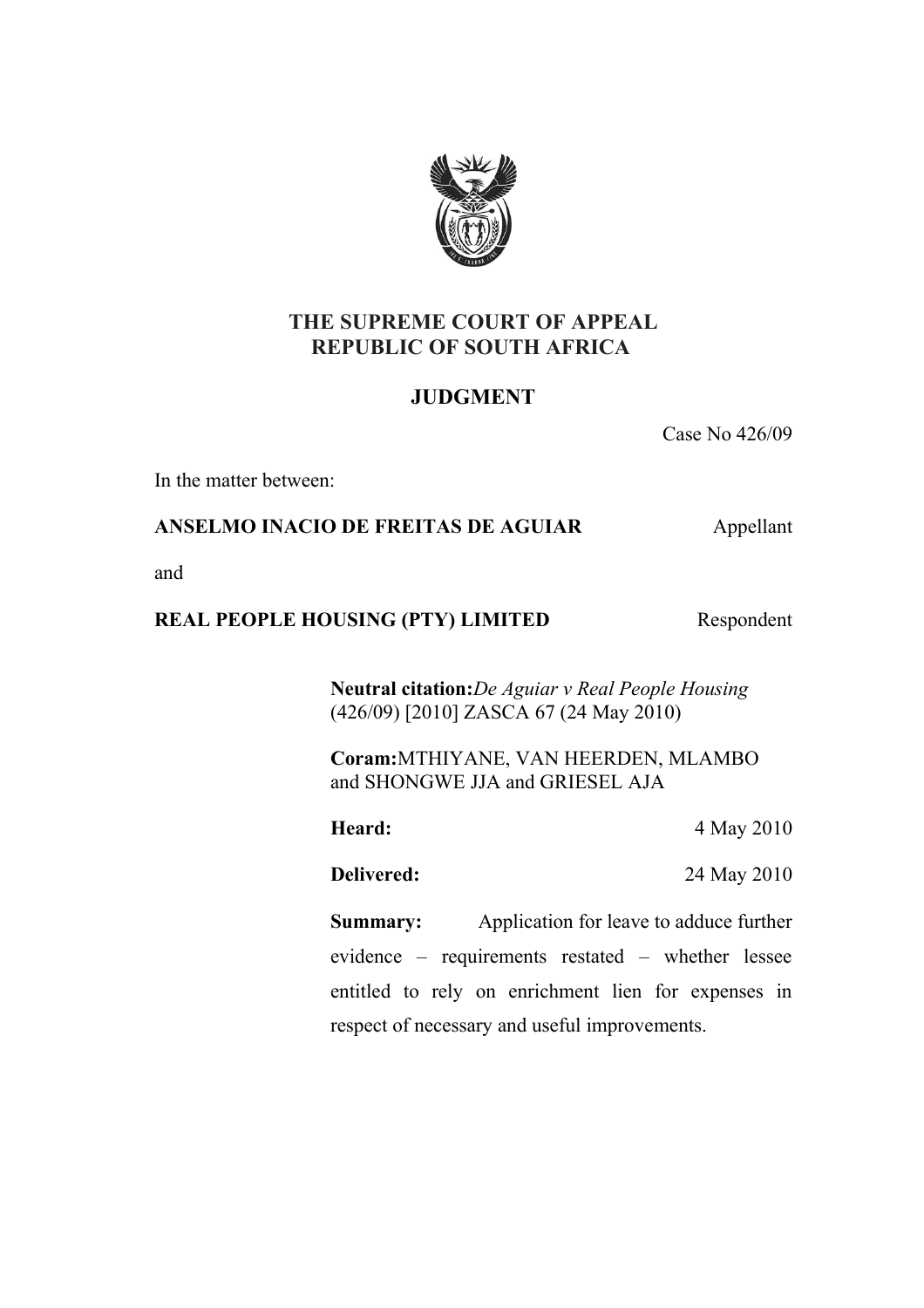**On appeal from:** South Gauteng High Court (Johannesburg) (Bhana AJ sitting as court of first instance):

(a) The appeal is dismissed with costs.

 $\overline{a}$ 

 $\overline{a}$ 

 $\overline{a}$ 

(b) The order of the high court is varied by substituting a period of 60 days for the period of 120 days in para 1 of the order.

# **JUDGMENT**

GRIESEL AJA (MTHIYANE, VAN HEERDEN, MLAMBO and SHONGWE JJA concurring):

[1] The sole issue for determination in this appeal is whether or not leave should be granted to the appellant to adduce further evidence so as to enable him to rely on an alleged improvement lien as a defence to a claim for his eviction from certain premises. If leave is refused, it is common cause that the appeal should fail.

[2] The present respondent (as applicant in the court below) obtained an order in the South Gauteng High Court, Johannesburg for the eviction of the appellant (respondent in the court below) and all those who occupy the premises described as 90 Main Road, Walkerville, Meyerton (the property) by virtue of his occupation.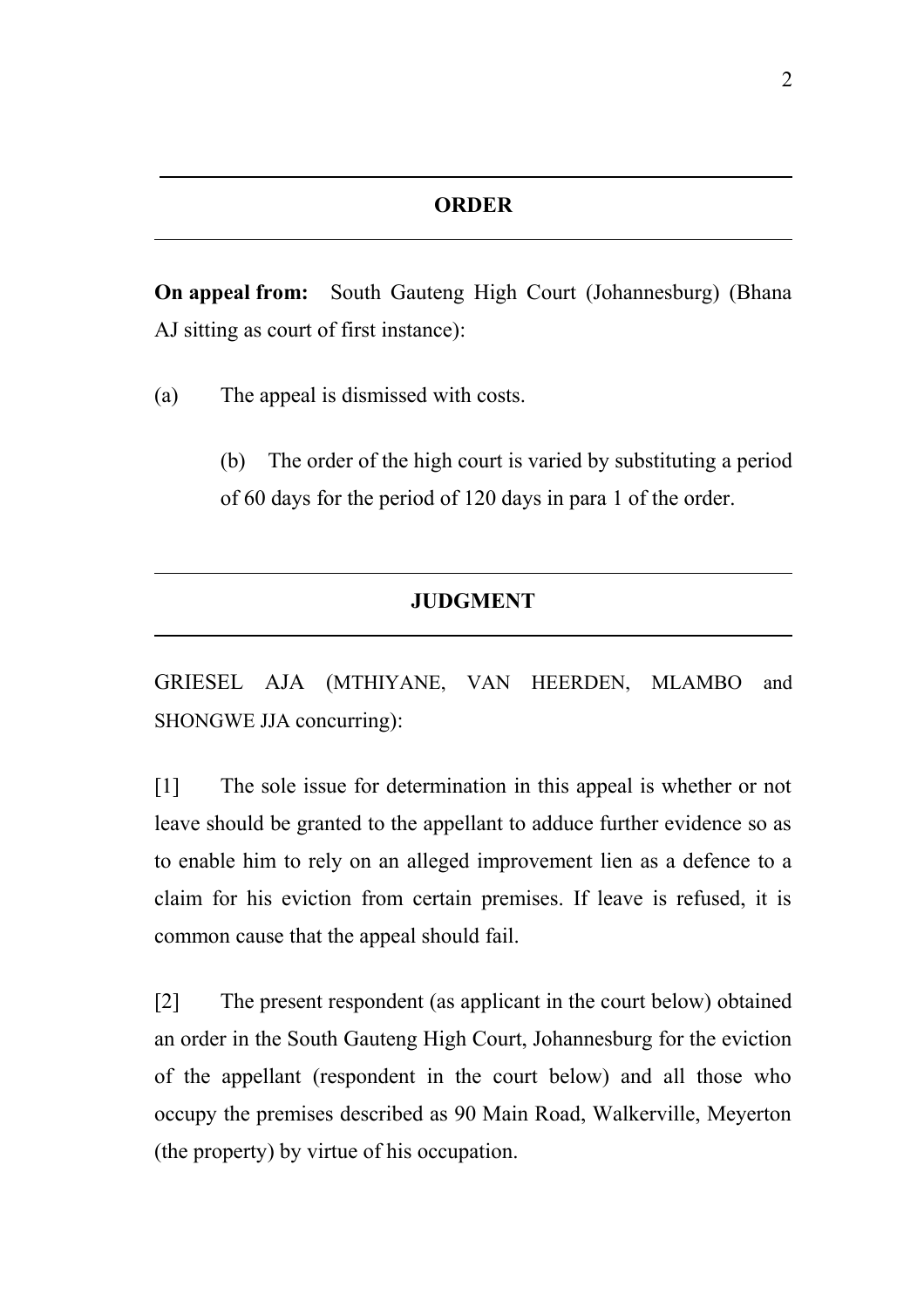[3] Most of the relevant facts are uncontentious and can be briefly stated. The appellant's father acquired the property as vacant land in 1970, later erecting a family home and other improvements thereon during the early 1980s. The appellant and his family have been in occupation of the property ever since. During November 1997 the property was sold in execution to First National Bank (FNB) after the appellant's father ran into financial difficulties. FNB subsequently sold the property to the respondent, who took transfer thereof during May 2001. On 14 May 2001, the respondent concluded a written lease with the appellant in respect of the property at a monthly rental of R9 795.04. In breach of the lease, however, the appellant failed regularly to pay the rental due and as at 15 April 2006 he was in arrears in a total amount in excess of R130 000. The respondent accordingly instituted action against the appellant in the Vereeniging magistrate's court for recovery of the arrears and cancellation of the lease. It simultaneously commenced eviction proceedings out of the same court. Both the action and the application were opposed by the appellant.

[4] On 25 April 2006 the parties reached a settlement of their disputes and entered into a written 'settlement agreement' which was made an order of court. In terms of the settlement, the lease was cancelled and the respondent agreed to sell the property to the appellant at a purchase price of R1,5 million, which had to be paid, alternatively secured by acceptable bank guarantees, on or before 31 May 2006. Clause 1.4 of the settlement agreement provides as follows: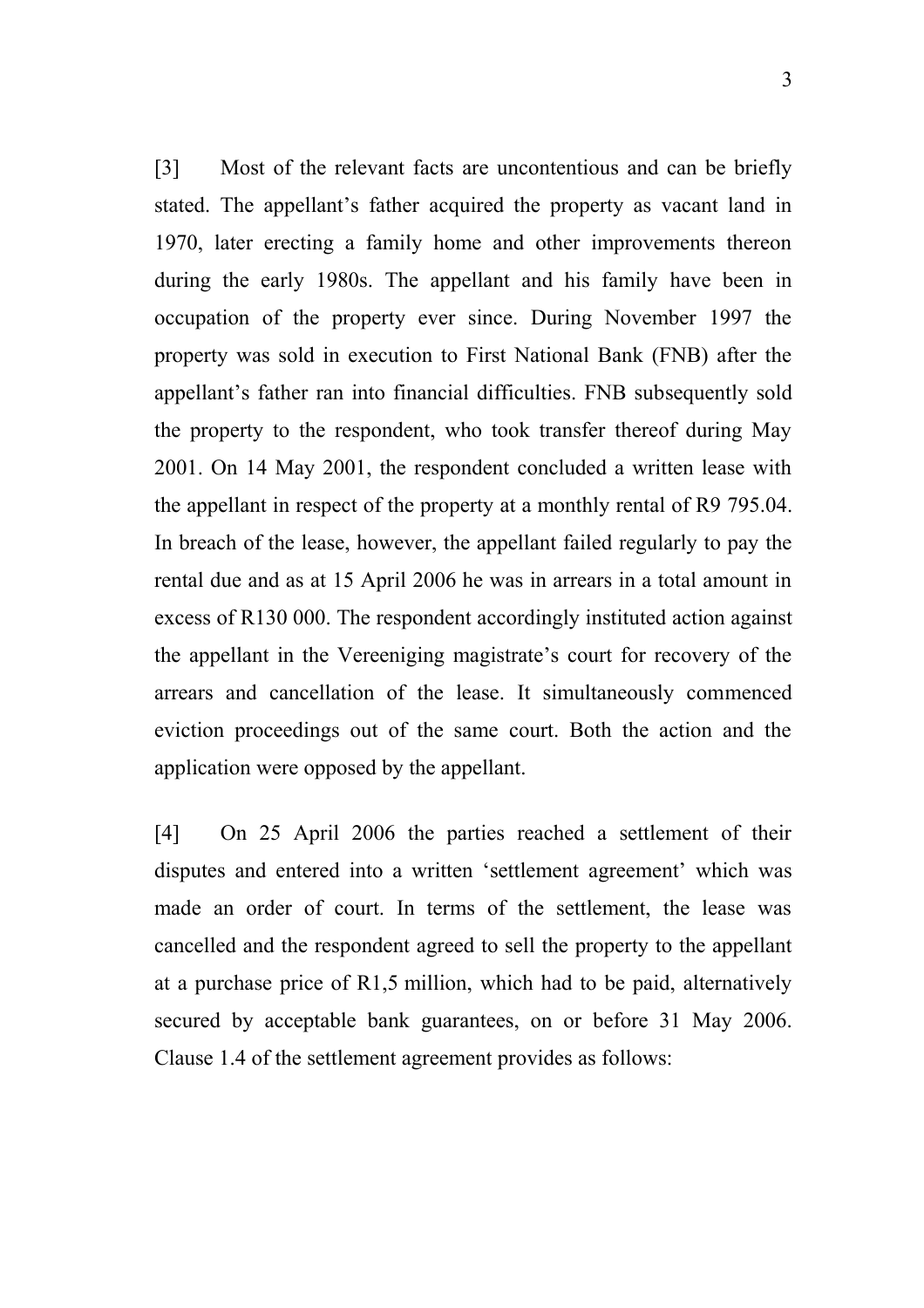'In the event that the defendant fails to meet the conditions mentioned in 1.3 above [ie payment or securing of the purchase price], the defendant has agreed to vacate the premises on or before 30 June 2006.'

It was also recorded that the agreement constituted 'a full and final settlement of the disputes between the parties'.

[5] The appellant failed to pay or secure the purchase price by due date, with the result that he became obliged to vacate the property on 30 June 2006. He refused to do so, which led to the launching of the application for eviction in the court below, based squarely on the undertaking contained in clause 1.4 of the settlement agreement.

[6] In his answering affidavit filed in opposition to the claim for eviction, the appellant raised numerous issues, none of which amounted to a valid defence in law and none of which requires judicial attention at this stage. The learned judge in the court below rightly rejected the appellant's opposition to the order sought and found that the respondent's right to seek eviction arose out of the 'self-standing settlement agreement' entered into between the parties. He accordingly granted an eviction order, affording the appellant a further 120 days to vacate the premises.

[7] The appellant filed a notice of application for leave to appeal against the eviction order, raising a number of grounds of appeal. Those grounds all fell away, however, and were overtaken by a notice styled 'Supplementary Grounds for Leave to Appeal', supported by a supplementary affidavit, in which the appellant – now represented by a new legal team – claimed to be entitled to rely on an enrichment lien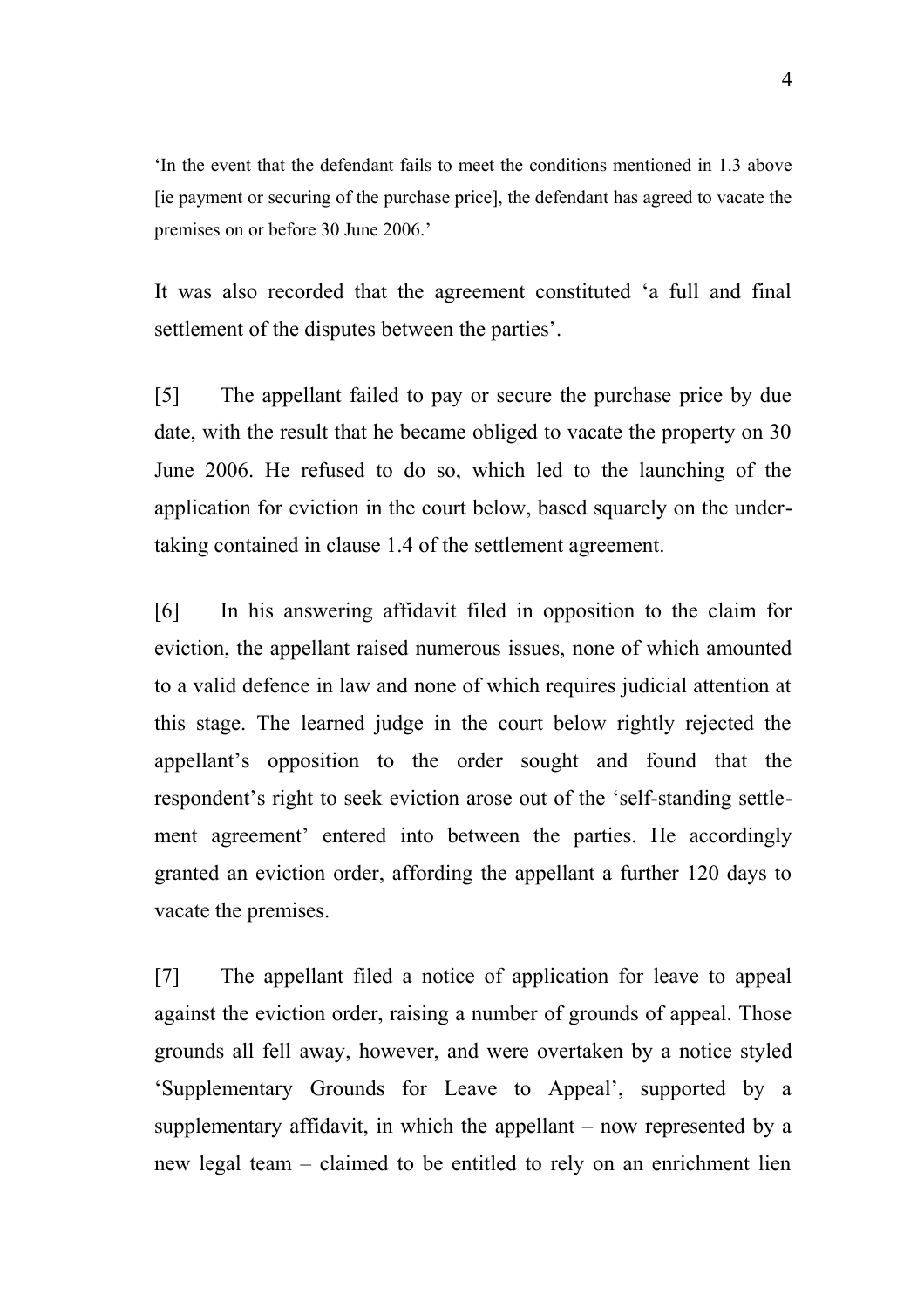over the premises, based on 'considerable amounts of money' allegedly expended by him and his father in respect of 'necessary and useful improvements' to the property. This was an entirely new point, which was neither foreshadowed in the evidence on record at that stage nor supported by such evidence. The appellant accordingly sought leave to appeal so as to enable him to apply to the court hearing the appeal for leave to lead further evidence relating to such expenses and improvements.

[8] In the event, the application for leave to appeal was dismissed by the court below, but was subsequently granted by this court on petition. Pursuant to that order, a substantive application for leave to adduce further evidence was delivered on behalf of the appellant, which is what is before us at this stage. Should such leave be granted, the respondent wants the matter to be remitted to the high court for that court to determine whether, having regard to the evidence adduced by the appellant, he is entitled to rely on a lien as a right to retain possession of the property.

## Legal position

[9] In terms of s 22(a) of the Supreme Court Act 59 of 1959 this court (and a high court) is afforded power –

'. . . on the hearing of an appeal to receive further evidence, either orally or by deposition before a person appointed by such division, or to remit the case to the court of first instance, or the court whose judgment is the subject of the appeal, for further hearing, with such instructions as regards the taking of further evidence or otherwise as to the division concerned seems necessary; . . . .'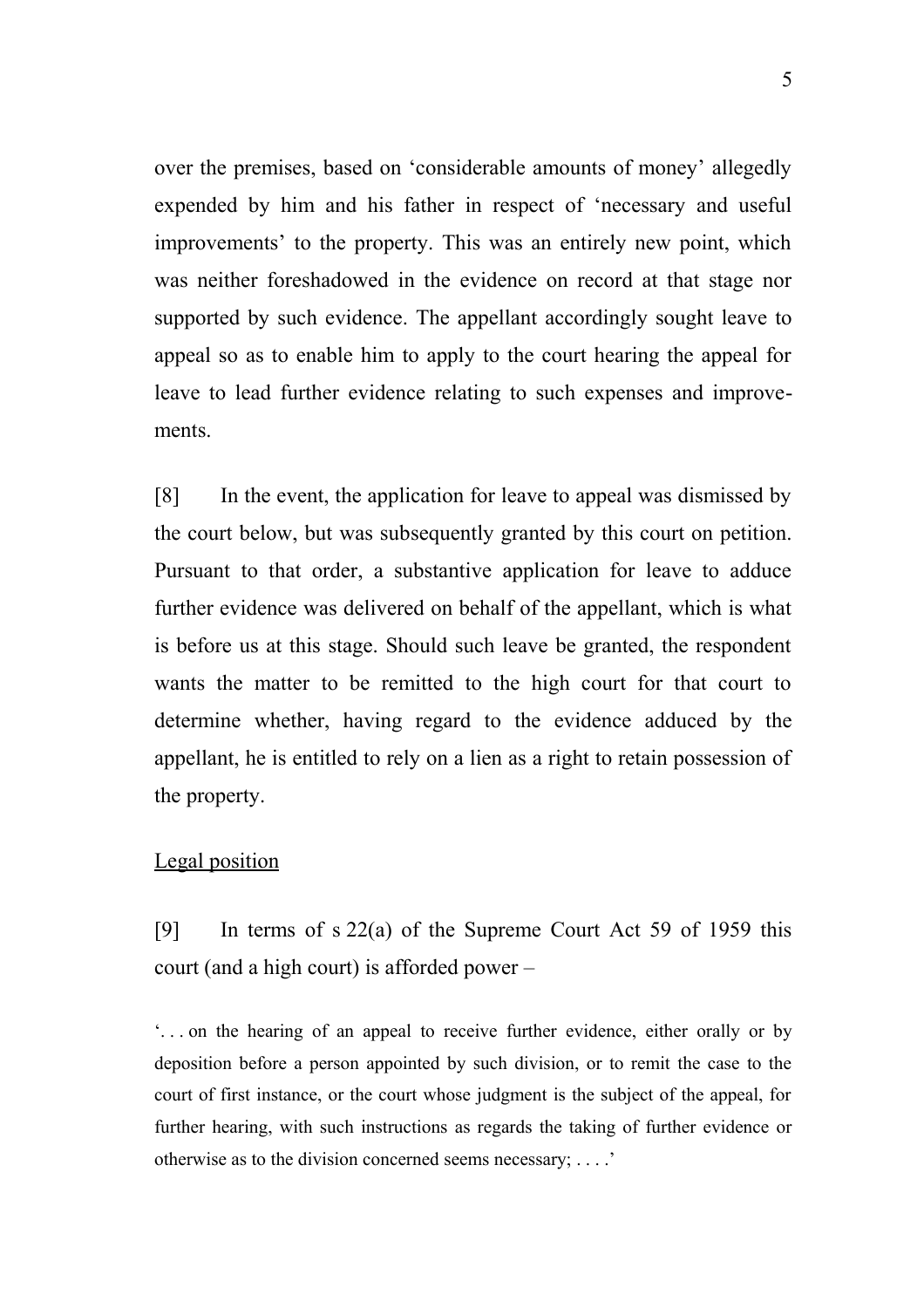[10] These provisions have been the subject of judicial scrutiny on innumerable occasions over the years and although the requirements have not always been formulated in the same words, the basic tenor of the various judgments throughout has been to emphasise the court's reluctance to reopen a trial:<sup>[1](#page-5-0)</sup> in the interests of finality, the court's powers should be exercised sparingly and further evidence on appeal should only be admitted in exceptional circumstances.<sup>[2](#page-5-1)</sup>

[11] It is incumbent upon an applicant for leave to adduce further evidence to satisfy the court that it was not owing to any remissness or negligence on his or her part that the evidence in question was not adduced at the trial.<sup>[3](#page-5-2)</sup> Furthermore, inadequate presentation of the litigant's case at the trial will only in the rarest instances be remediable by the adduction of further evidence at the appeal stage.<sup>[4](#page-5-3)</sup> It is thus clear that the test is a stringent one. As pointed out by Corbett JA in  $S v N$ <sup>[5](#page-5-4)</sup>

'A study of the reported decisions of this Court on the subject over the past 40 years shows that in the vast majority of cases relief has been refused: and that where relief has been granted the evidence in question has related to a single critical issue in the case.'

[12] While pointing out that it is undesirable to lay down fixed rules as to when the court ought to accede to the application of a litigant desirous of leading further evidence upon appeal, this court as well as the Constitutional Court has in a series of decisions laid down certain basic

<span id="page-5-0"></span><sup>1</sup> Erasmus *Superior Court Practice* A1-55 – A1-56 (Service Issue 33).

<span id="page-5-1"></span><sup>2</sup> *Colman v Dunbar* 1933 AD 141 at 161; *S v N* 1988 (3) SA 450 (A) at 458E; *Rail Commuters Action Group & others v Transnet Ltd t/a Metrorail & others* [2005 \(2\) SA 359 \(CC\) p](http://juta/nxt/foliolinks.asp?f=xhitlist&xhitlist_x=Advanced&xhitlist_vpc=first&xhitlist_xsl=querylink.xsl&xhitlist_sel=title;path;content-type;home-title&xhitlist_d=%7BSalr%7D&xhitlist_q=%5Bfield%20folio-destination-name:)ara 43.

<span id="page-5-2"></span><sup>3</sup> *Simpson v Selfmed Medical Scheme & another* 1995 (3) SA 816 (A) at 824J.

<span id="page-5-3"></span><sup>4</sup> *R v Carr* 1949 (2) SA 693 (A) at 699.

<span id="page-5-4"></span><sup>5</sup> Footnote 2 above at 458I–459A.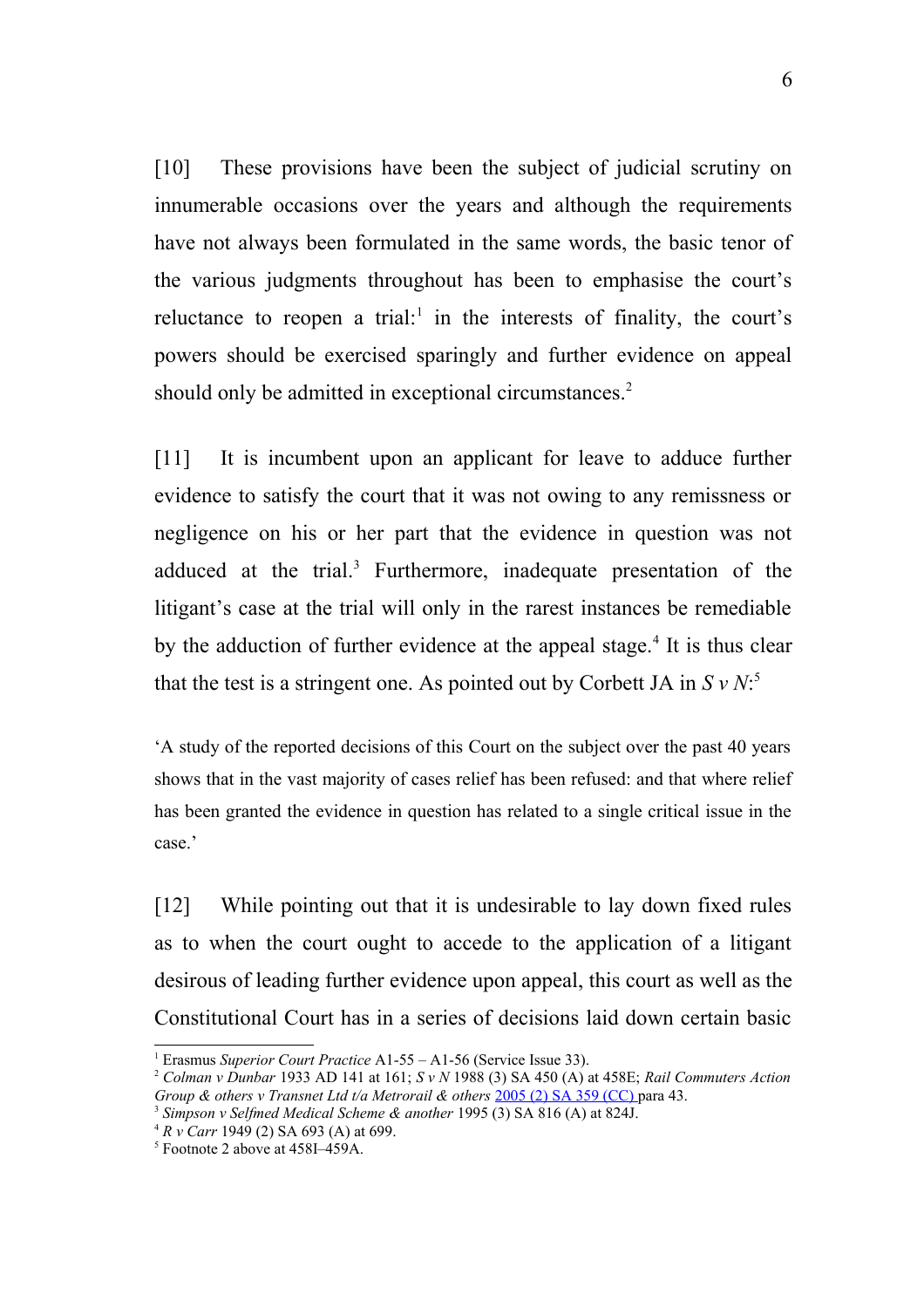requirements. The formulation that is perhaps the most often quoted is that of Holmes JA in *S v De Jager*: [6](#page-6-0)

'(a) There should be some reasonably sufficient explanation, based on allegations which may be true, why the evidence which it is sought to lead was not led at the trial.

(b) There should be a *prima facie* likelihood of the truth of the evidence.

(c) The evidence should be materially relevant to the outcome of the trial.'

[13] Applying the foregoing principles to the evidence before us, I am of the view that the present application cannot succeed.

#### Evidence materially relevant to the outcome

[14] Starting with the last requirement first, counsel for the respondent strongly relied on the terms of the settlement agreement concluded between the parties on 25 April 2006. He pointed out that it contains an unequivocal undertaking by the appellant to vacate the property on or before 30 June 2006, should he be unable to pay or secure the purchase price by that date.<sup>[7](#page-6-1)</sup> It contains no room for an unexpressed *reservatio mentalis* that would entitle the respondent to evade his contractual undertakings. The settlement agreement formed an independent basis for the respondent's application for eviction, as the learned judge in the court below rightly found. This finding, which has not been assailed

<span id="page-6-0"></span><sup>6</sup> 1965 (2) SA 612 (A) at 613B. See also the cases referred to in footnote 2 above as well as *Loomcraft Fabrics CC v Nedbank Ltd & another* 1996 (1) SA 812 (A) at 824H–825D; *S v M* 2003 (1) SA 341 (SCA) para 16; *Prophet v National Director of Public Prosecutions* 2007 (6) SA 169 (CC) para 33; and *President of the Republic of South Africa & others v Quagliani, and two similar cases* 2009 (2) SA 466 (CC); [2009] ZACC 1 para 70.

<span id="page-6-1"></span><sup>7</sup> Para 4 above.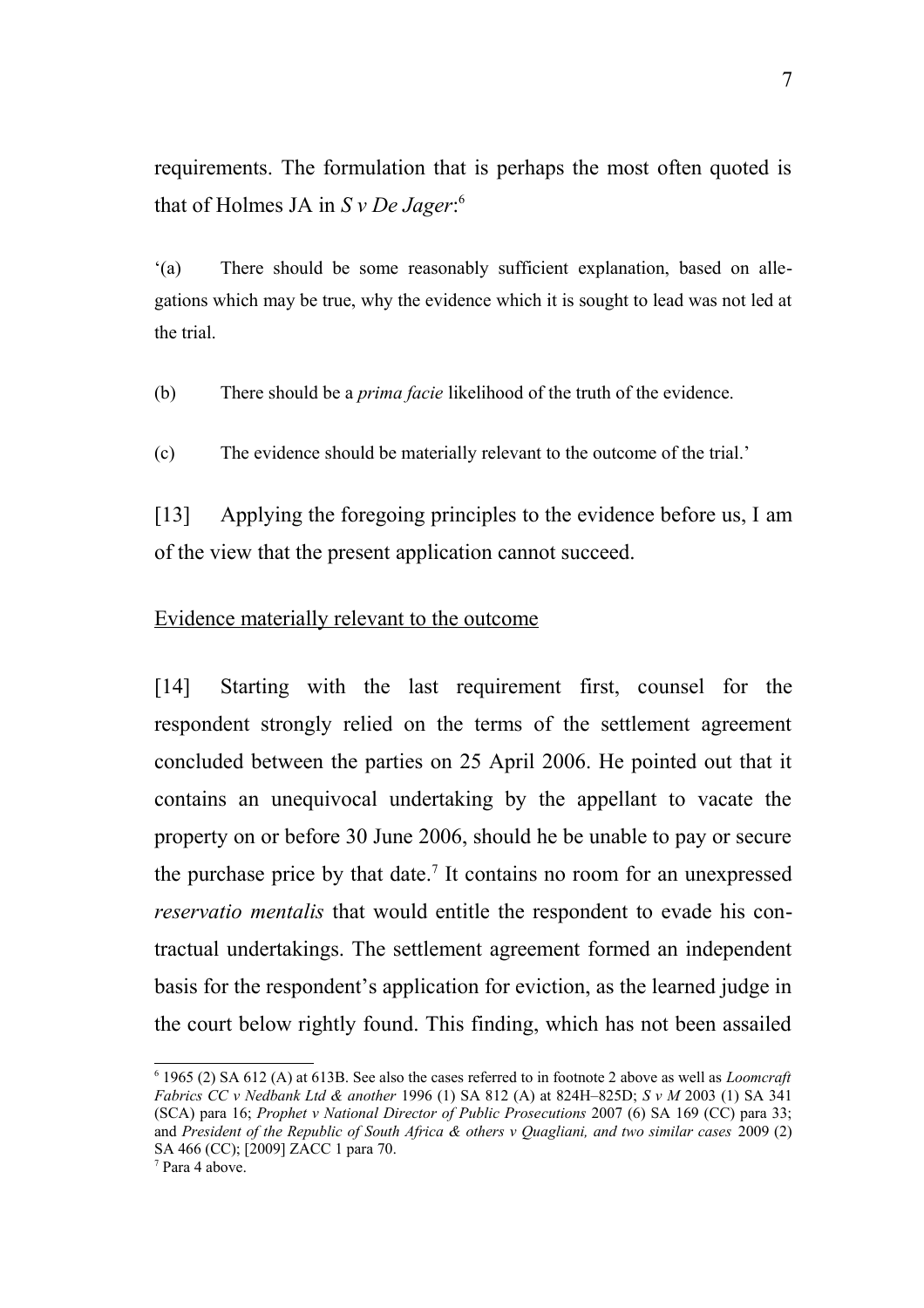on appeal on behalf of the appellant, is dispositive of the matter. As correctly submitted by counsel for the respondent, the appellant's purported reliance on an enrichment lien is incompatible with the undertaking to vacate the property. The appellant has not sought – either in the answering affidavit or in his supplementary affidavit – to assail the validity of the settlement agreement or to qualify the undertaking contained therein. In the result, no amount of further evidence relating to improvements can avoid the consequences of this undertaking or affect the outcome of the application.

[15] In the light of this conclusion, it is not strictly necessary to deal with the other requirements. It is, in any event, clear to me that the application does not comply with any of the other requirements applicable to applications of this nature, as I shall briefly demonstrate.

# A reasonable explanation

[16] From the affidavits filed on behalf of the respondent in the application for leave to adduce further evidence it is evident that the only reason why evidence in support of the alleged lien was not placed before the court earlier was due to the fact that he was allegedly unaware of the judgment of this court in *Business Aviation Corporation (Pty) Ltd & another v Rand Airport Holdings (Pty) Ltd.*[8](#page-7-0) In that case *–* an action by a lessor for the eviction of the lessees from an urban property – the lessees relied on an enrichment lien as they had expended money on necessary and useful improvements to the property for which they had not been compensated. The lessor met the lessees' defence with the contention

<span id="page-7-0"></span><sup>8</sup> 2006 (6) SA 605 (SCA).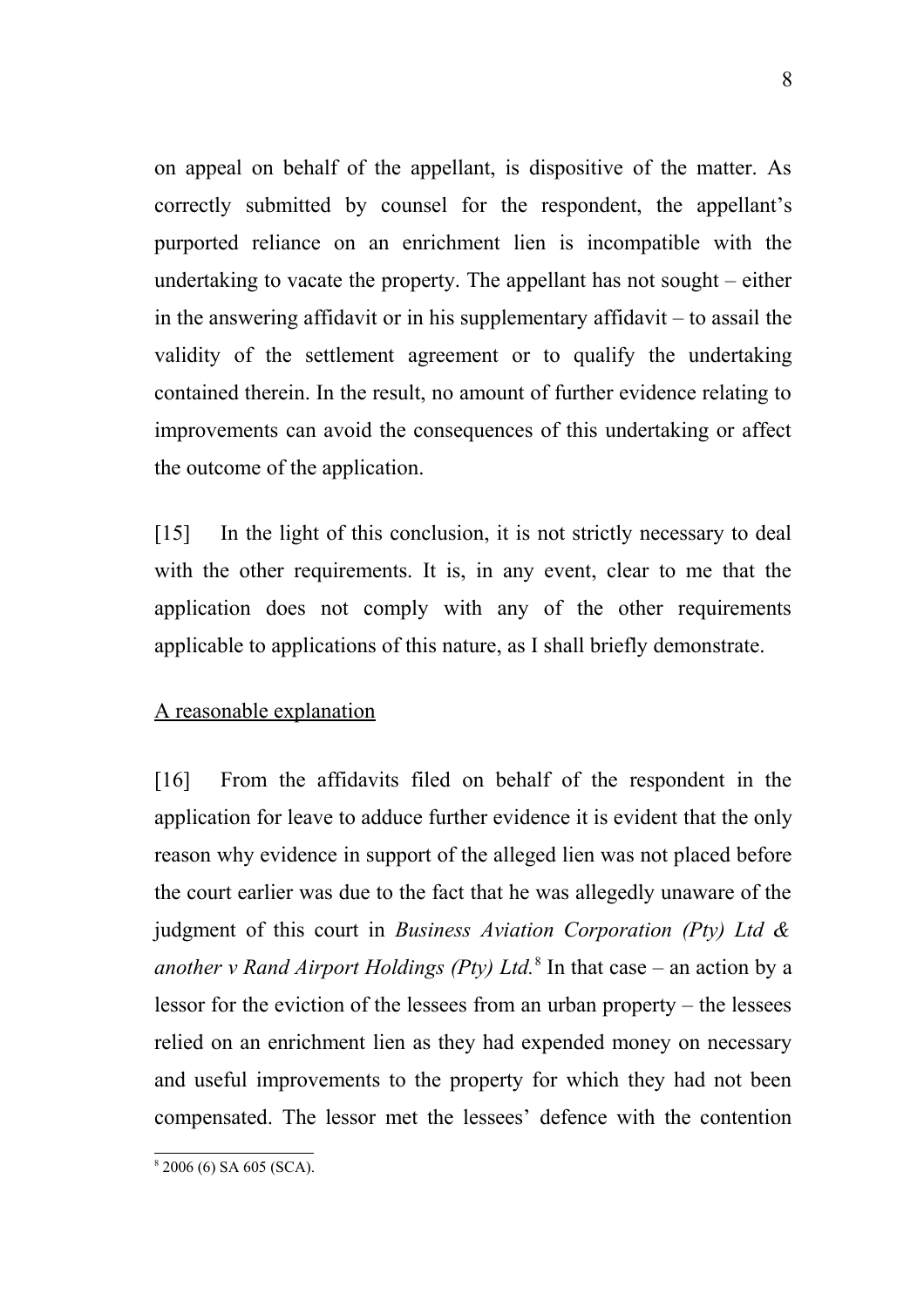that the lien purportedly relied upon had been abolished by two Placaeten, promulgated by the Estates of Holland in 1658 and 1696 respectively. On appeal to this court it was held that the provisions of article 10 of the Placaeten had never applied to urban leases, with the result that the Placaeten did not provide an answer to the lessees' reliance on an enrichment lien. It was this perceived 'fundamental change' in the law of which the appellant claims to have been unaware and on which he now seeks to rely. The appellant cannot say why his erstwhile legal representatives did not inform him of his rights, but he surmises that this must be due to the fact that they had been equally ignorant of the said judgment and its effect on the rights of lessees.

[17] In my opinion, the appellant's explanation does not withstand scrutiny, nor does it excuse his failure to invoke the purported lien at an earlier stage:

(a) First, the decision in *Business Aviation Corporation* was handed down in this court on 30 May 2006. There is simply no explanation – apart from pure speculation on the appellant's part  $-$  as to why his former legal team would have been unaware of that decision when the present matter came to be argued before the court below exactly one year later, on 30 May 2007. Whatever the true reason may be, it is clear to me that this is not one of those 'rarest instances' where the respondent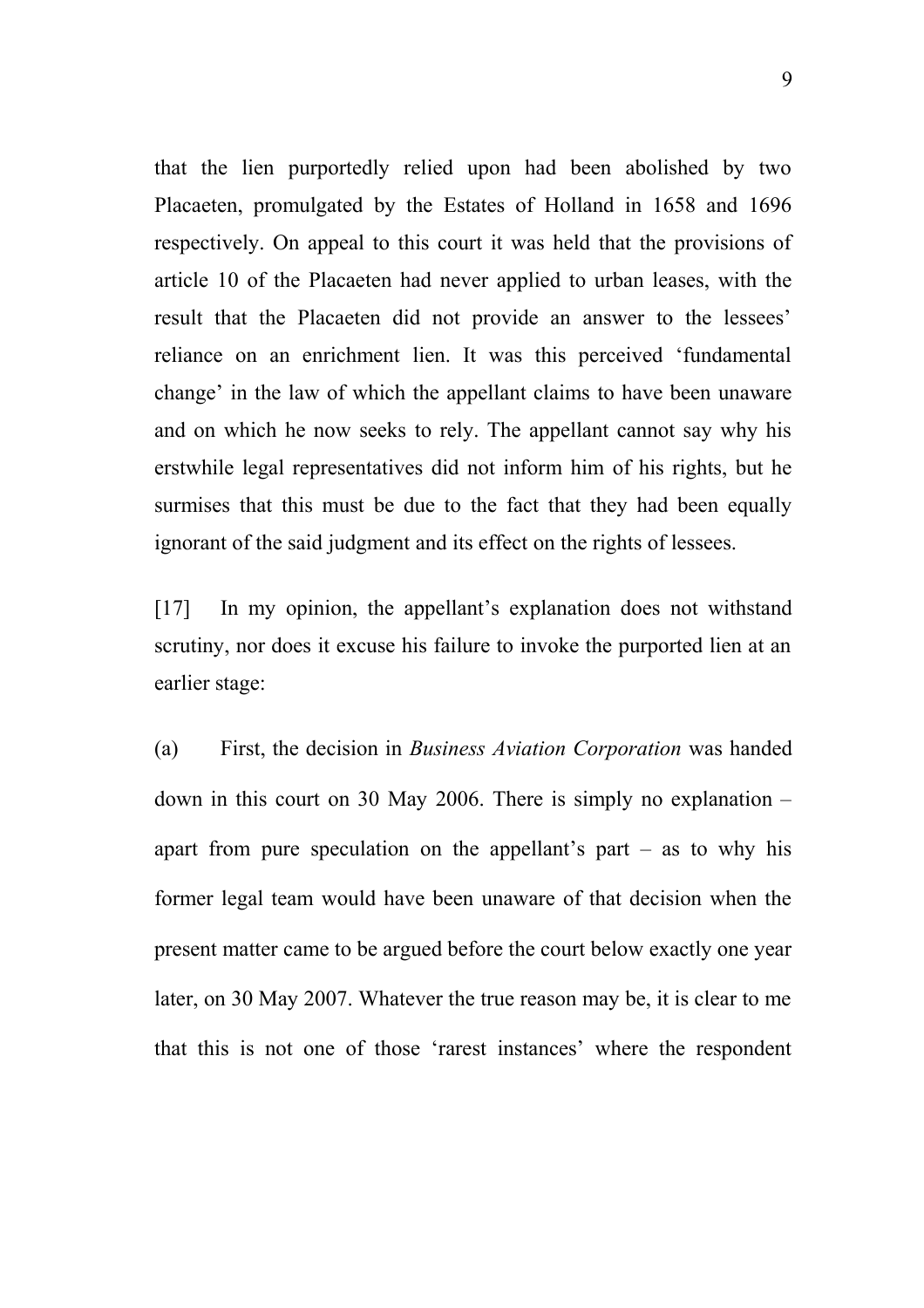should be permitted to take shelter behind the perceived inadequate presentation of the defence case.<sup>[9](#page-9-0)</sup>

(b) Second, the *Business Aviation* decision did not create new law, as suggested by the appellant; it merely clarified the common law position as it had existed for many years. Nothing prevented the appellant, if so advised, from relying on an improvement lien when deposing to his answering affidavit. This is all the more so, seeing that the appellant alleges that he effected improvements to the property, not only in his capacity as lessee, but also as a lawful occupier. The *Business Aviation* decision did not in any way affect the rights of lawful occupiers to rely on enrichment liens.

# A *prima facie* likelihood of the truth of the evidence

[18] In his answering affidavit in the main application the appellant made mention of various improvements effected to the property over the years, making it clear that it was *his father* who had developed the property and paid for the various improvements. Thus, although the appellant was clearly alive to the issue of improvements when deposing to his answering affidavit, no mention was made of any improvements for which the appellant himself can claim credit. In his supplementary affidavit, however, the appellant claims that *he and his father* had spent

<span id="page-9-0"></span><sup>9</sup> *Carr's* case, *supra*.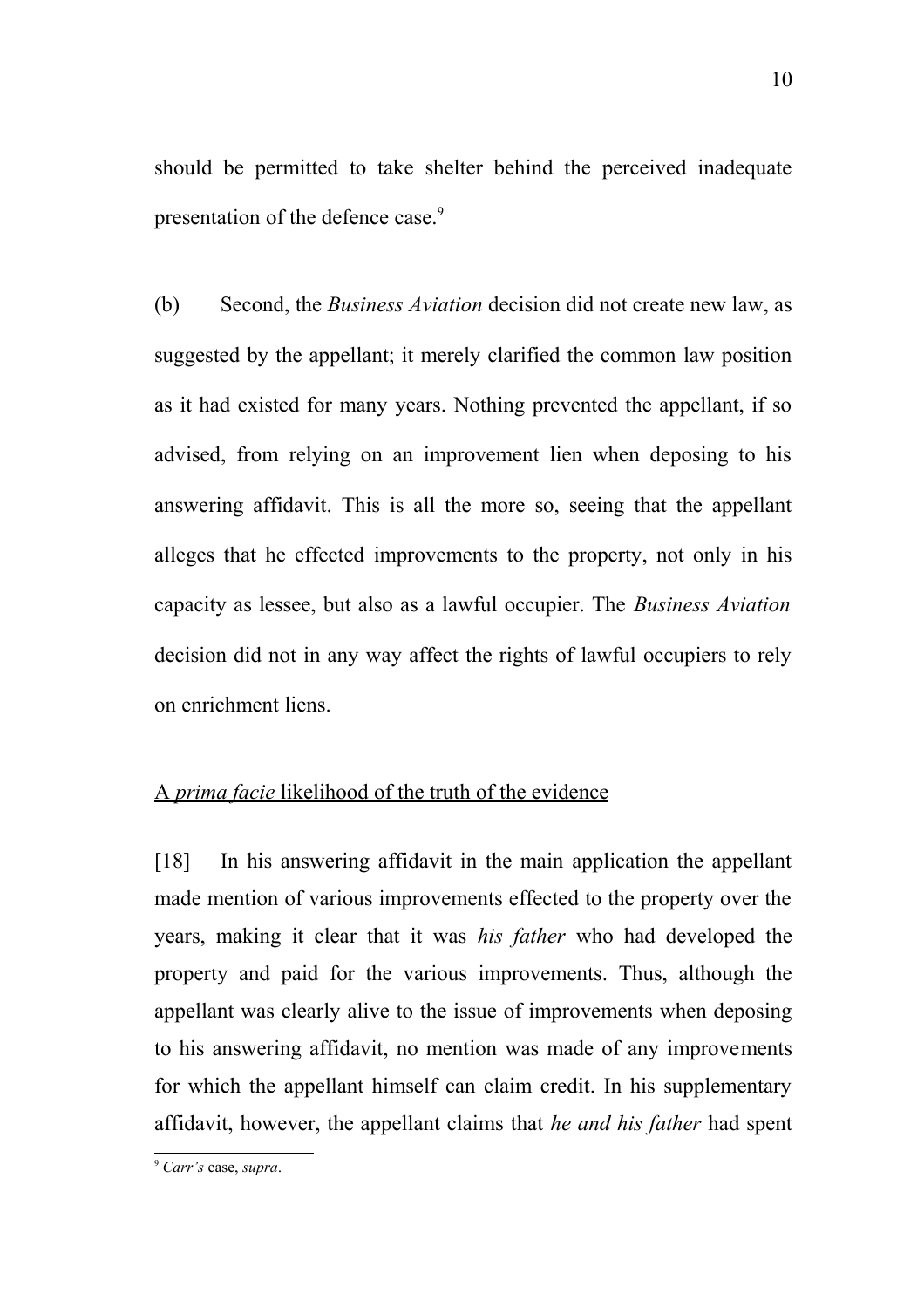'a substantial amount of money on useful and necessary improvements to the premises'. Any improvements effected by his father are, of course, completely irrelevant to a consideration of the lien on which the appellant seeks to rely. Moreover, any improvements effected before 2001, when the respondent became the owner of the property, are equally irrelevant, because the respondent could not have been enriched by such improvements.

[19] As to the details regarding exactly which improvements they were, when they were effected and at what cost, the appellant is exceedingly vague. More importantly, the appellant does not presently have the necessary evidence available to establish the enrichment lien on which he wishes to rely; such evidence must still be found. According to him, it has been 'very difficult ... to track down the builders' who carried out the improvements in question. He has also experienced difficulty finding 'any records of such transactions and in most instances payment took place in cash transactions the records of which have been disposed of'. This court is therefore quite unable to evaluate the cogency of the evidence that the appellant proposes to place before the high court, should leave be granted. Such evidence as has been adduced by the appellant, in the form of a report prepared by an architect, Mr John Cornish, has persuasively been refuted on behalf of the respondent. On the basis of information supplied by the appellant, Mr Cornish drew a schedule, illustrated by an aerial photograph, of improvements the appellant claims to have made after 1 August 2001. With reference to building plans obtained from the local authority, however, it was demonstrated by the respondent that most of the improvements claimed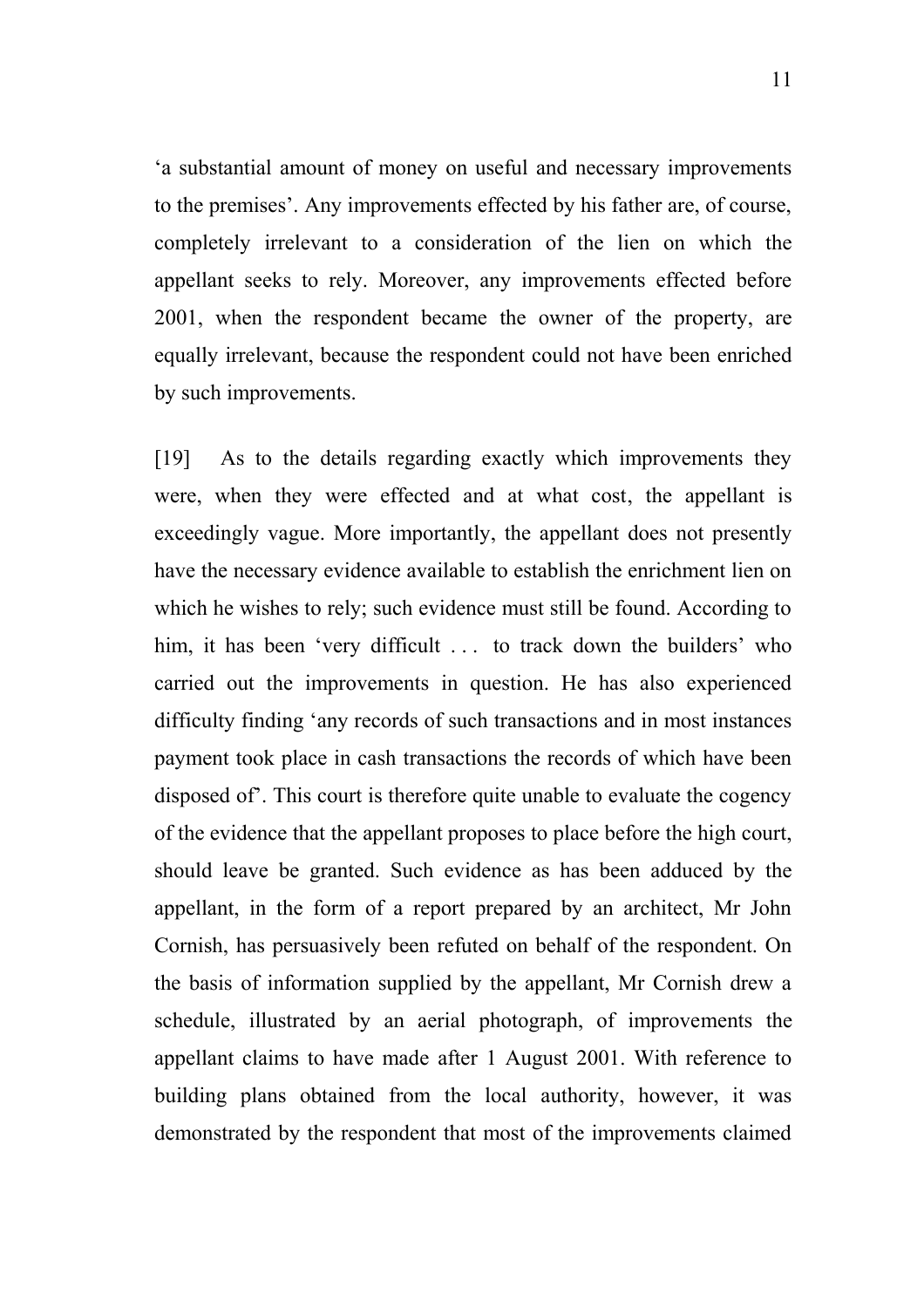by the appellant have in fact been in existence at least since October 1985 and therefore could not have been improvements effected by him after August 2001.

[20] Moreover, it is clear from what is set out above that the new evidence does not relate to a 'single critical issue', as required. Instead, it is envisaged that, should the matter be remitted to the high court and referred for the hearing of oral evidence, the appellant 'will be able to call many witnesses, including the builders (with subpoenas *duces tecum* for documents) as well as many of my family members who were aware that I was paying for the improvements to be effected and witnessed the building operations'. Thus, what the appellant contemplates is a fullscale new trial, spanning a lengthy period of time and involving a multitude of witnesses and documents, much of which will be strenuously contested by the respondent, as appears from the affidavit filed in opposition to the present application. This is a compelling consideration *against* granting the relief sought.<sup>[10](#page-11-0)</sup>

# Conclusion

[21] To sum up, I am of the view that the appellant has not satisfied any of the requirements for leave to adduce further evidence. In the circumstances, the application for leave to adduce further evidence is without merit. It follows that the appeal falls to be dismissed with costs.

[22] Counsel for the respondent has asked us to vary the order of the court below in one respect: as mentioned earlier, the court below

<span id="page-11-0"></span><sup>10</sup> Cf *Metrorail supra loc cit*; *S v N supra* at 459A–B.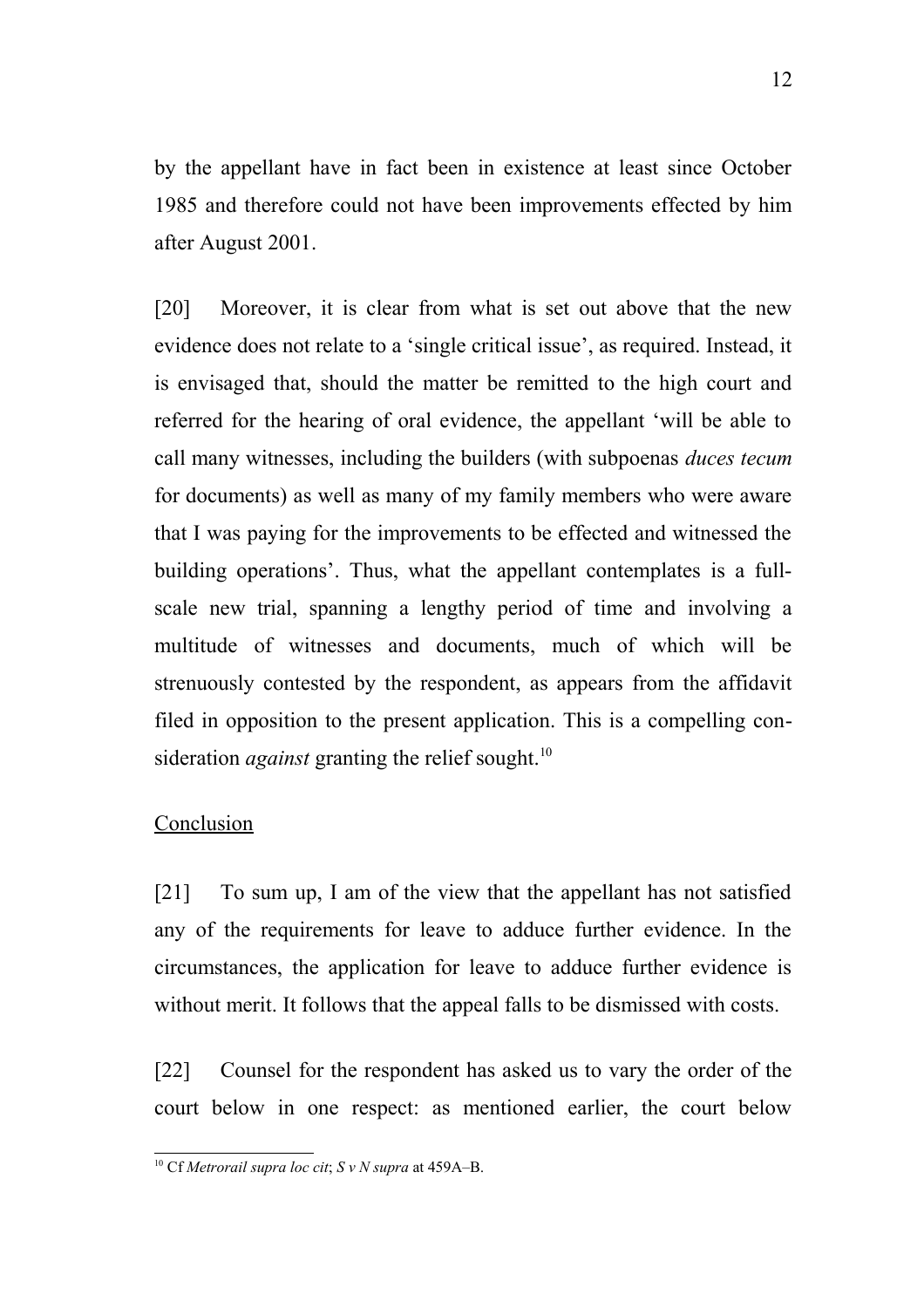afforded the appellant a period of 120 days to vacate the property. Counsel asked that this period be substituted with a period of 30 days. In the light of the fact that the appellant has had a further period of almost three years since the date of the order by the high court in which to arrange his affairs, I am inclined to accede to this request. However, in my view, a fair compromise would be to allow the appellant a period of 60 calendar days from the date of this order to vacate the property.

[23] It is ordered:

(a) The appeal is dismissed with costs.

(b) The order of the high court is varied by substituting a period of 60 days for the period of 120 days in para 1 of the order.

 $\overline{a}$ 

B M GRIESEL Acting Judge of Appeal